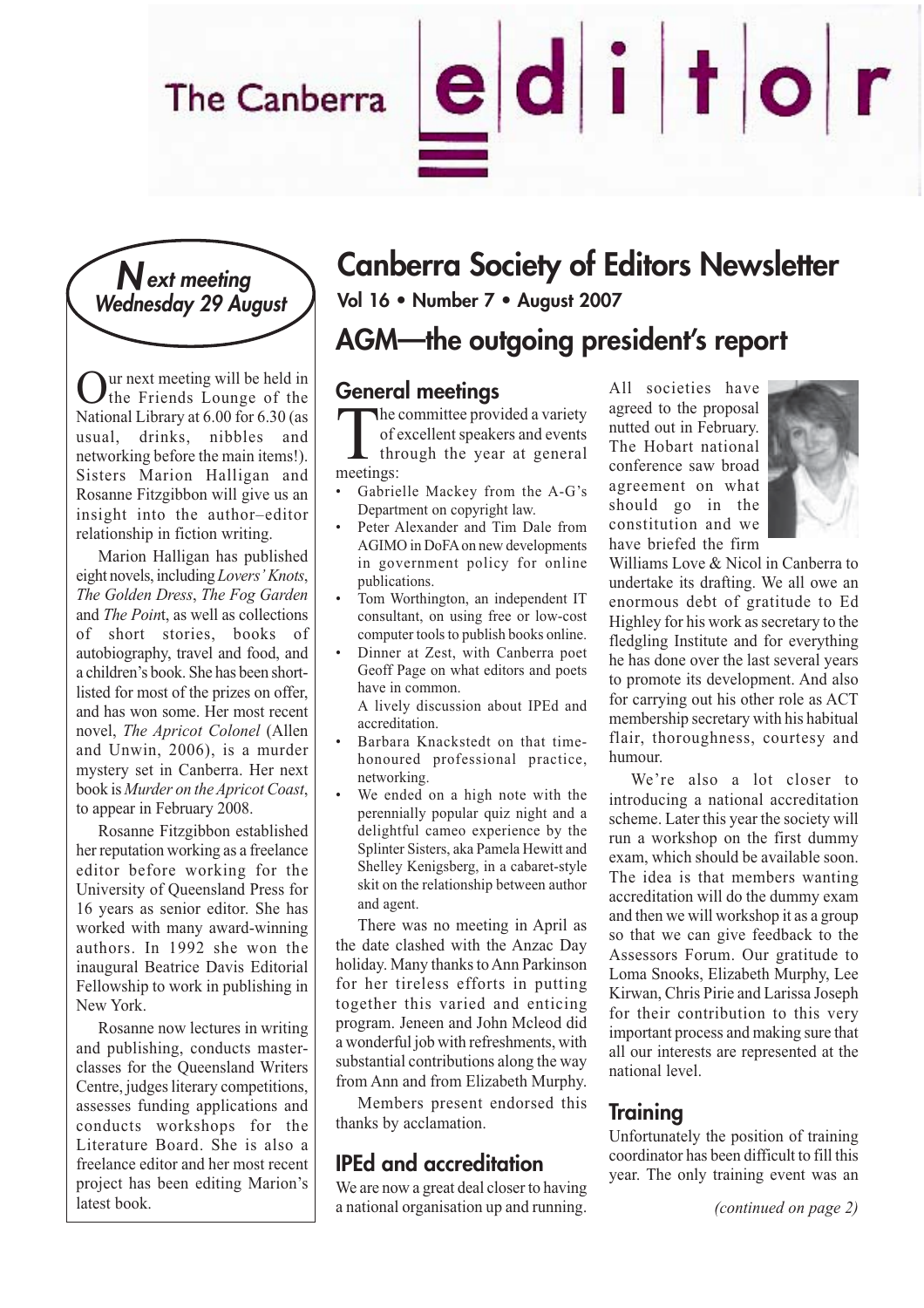## **Canberra Society of Editors Inc.**

ABN 77 022 481 553 www.editorscanberra.org PO Box 3222 Manuka ACT 2603

#### **Committee members 2007–08**

**President** Ted Briggs 6161 4924; 0407 018 433 tedbriggs@grapevine.com.au

**Vice-President** Ann Parkinson 6282 1993 Ann.Parkinson@atrax.net.au

**Immediate past President** Virginia Wilton 6273 3048 (w) virginia@whh.com.au

**Secretary** Alan Roberts 6251 2172 alan.roberts@velocitynet.com.au

**Treasurer** Margaret Millard 6288 6754 (h); 0402 029 552 margaret.millard@ozemail.com.au

**Newsletter editor, web minder,**

**membership files** Peter Judge 6296 6211 (w/h/fax) peter.judge@bigpond.com **Newsletter assistant** Leora Kirwan 6296 5210 leora.kirwan@bigpond.com

**Membership Secretary** Gil Garcon 6279 6804; 04 1470 1470 editors@lizzy.com.au

**Public Officer** Helen Topor 6207 3414 (w)

helen.topor@afp.com.au

**Training coordinator** Kerie Newell 6121 3470; 0412 042 974 kerie.newell@dewr.gov.au

**General meeting coordinator** Janet Salisbury 6282 2289; 0416 167 280 janet@biotext.com.au

**Catering coordinators** Dallas Stow and Damaris Wilson 6247 3111 (h) wilsondidi@aol.com

**IPEd delegate** Virginia Wilton 6273 3048 (w) virginia@whh.com.au

**IPEd Accreditation Board** Larissa Joseph

6161 5216 larissa.joseph@gmail.com Chris Pirie

6282 3730 cpirie@netspeed.com.au

#### *(From the President—continued from page 1)*

onscreen editing workshop run by Clive Huggan, of the society, and Steve Neilsen from the PC Users Group. Many members extended their professional development at the national conference. Many thanks to Peter Fuller for his piece in the newsletter on the conference. One of the challenges for the new committee will be to resuscitate our previously healthy training program. Will we have another *Ed-Ex* in 2008?

#### **Communications**

Peter Judge continues to be a rock as newsletter editor and webmaster, with the newsletter appearing regularly and the website providing up-to-date notices and giving our client base access to the Freelance Register. Thank you Peter.

### **Other highlights and events**

- A joint letter with the Australian Society of Indexers to the secretary of the Department of PM&C on the problems we face in providing the best possible service to our government clients as they wrestle with the preparation of annual reports. The secretary responded that while it would be inappropriate for PM&C to instruct other departments on their internal processes, he has sent a copy of the letter to each departmental secretary drawing attention to our concerns. It will be an ongoing struggle to make our relationships with departments as good as they can be.
- Publication of *Editors in Conversation*, the first in the national Occasional Series on Australian Editors. It profiles the careers of honorary life members from several states including Beryl Hill, Loma Snooks, Robyn Colman and Sheila Allison.

### **Looking ahead**

It remains for me to thank all other members of the committee: Helen Topor, Louise Oliver, Claudia Marchesi, Shirley Dyson and Kerie Newell. Alan Roberts stepped into the

breach last year and shouldered the job of secretary, and our wonderful treasurer, Sue Wales, not only handled our financial affairs capably, but looked after those of IPEd as well.

What's next for the society? I'm convinced that we need to change the way we do things to survive and the outgoing committee discussed some of these ways at our last meeting, immediately before this one began. We would like to see more members attending general meetings and training courses, writing articles for the newsletter and serving on the committee. But what do YOU want?

One suggestion we could explore is to have a combination of general meetings and workshops (fewer meetings and more workshops). They could be every second month as long as we do six in a year. Committee meetings could be held in the offmonths, which would make it easier to be a committee member.

The outgoing committee recommends:

- holding focus groups and surveying members on what they want from the society;
- altering the frequency and style of committee and general meetings;
- facilitating role sharing on the committee;
- contracting out some of the work done by the committee, such as minute keeping, as is now being done with routine financial processes; and
- promoting the society's internet discussion group which currently has 60 members.

But now it's over to a new committee. On a personal note, being president of the Canberra Society of Editors in 2005–2007 has been a terrific experience and I have enjoyed it.

> *Virginia Wilton President, 2005–2007*

**Well, it sounds all right, dunnit?** '... predicting a strong increase in sales as customers continue to clammer for games, DVDs and electrical goods.'

*Canberra Times, 15/8/07*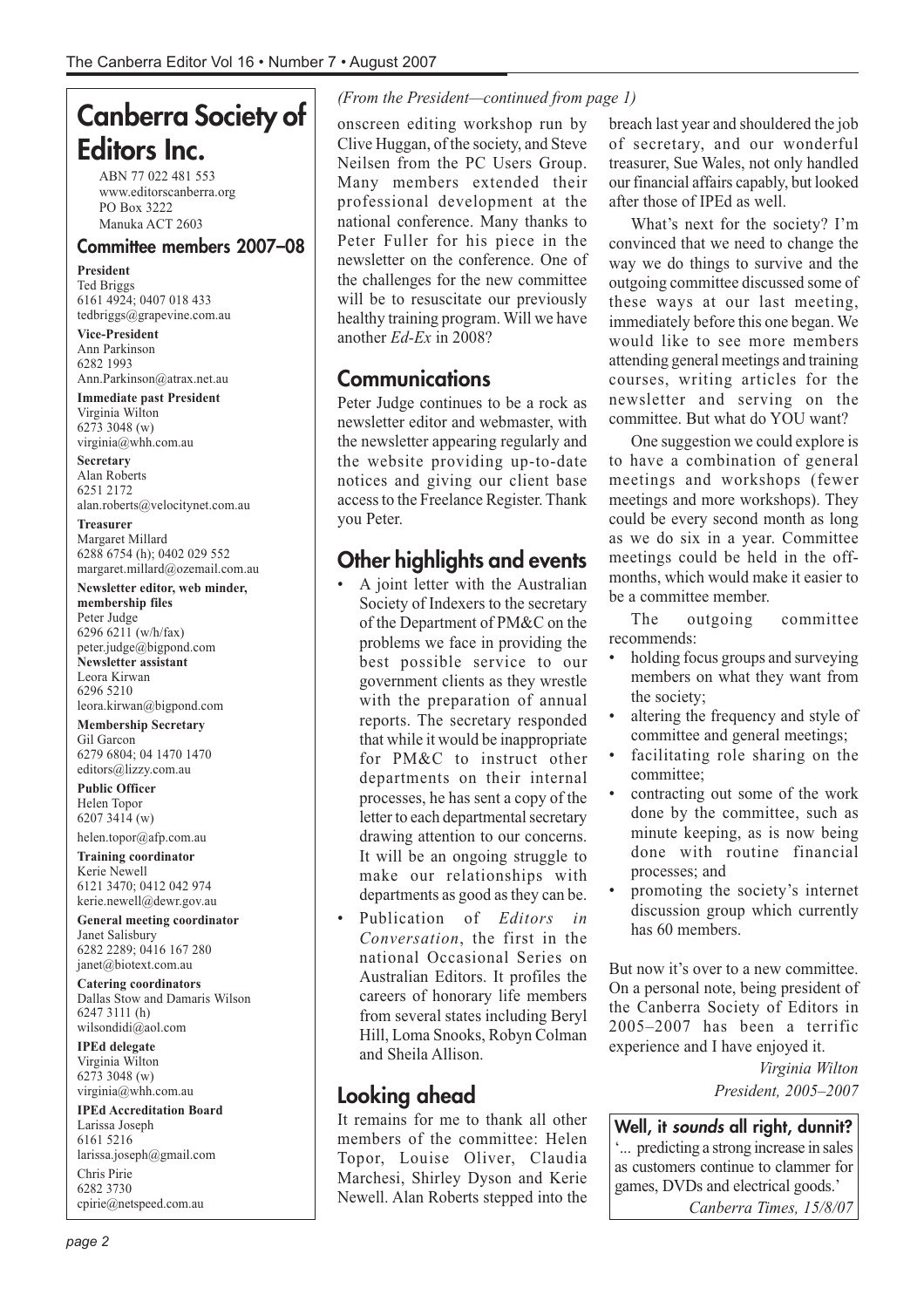### **From the incoming president**



ello all. I'm still recovering a little from the surprise (shock, even) of being elected president—a goal I hadn't taken to the AGM with me. However, I thank the members of the Society for the confidence you've placed in me and I'm certainly looking forward to being able to help out in this role

for at least the next year. After a year's absence from the committee it will be great to be in the thick of things again.

I am particularly looking forward to working with the new committee and I know they will provide heaps of support. I said at the meeting I will only be able to undertake this role with lots of help! This was a bit selfish of me since without exception everyone on the committee has just as busy a lifestyle as I have, and I expect most, if not all, members are also in this situation. Which makes it particularly important that we spread the work around and encourage everybody to contribute just a bit of their time to ensuring the continuing success of the society. The outgoing committee has left us with a number of suggestions for how to spread the work around and make being on the committee less demanding by sharing roles and reviewing the time commitment required to attend meetings.

However I would like to stress that it is important for all members to get involved, not just committee members. So don't be surprised if every now and then we contact you to see if you can help with something or other.

I'm still forming my ideas about what where I'd like to see the society going over the next year or so. However, I feel that the outgoing committee has left several strategies for us to look into, and at the first committee meeting we will be doing some solid planning to progress these. I'm very interested in developing the idea of running focus groups of members to see what you really want—I believe this will be a more fruitful way of finding out what you really think than the standard member surveys we have run at various intervals over that last few years.

I'd also like to see us getting back to running regular training sessions or workshops on some of the basic editing skills. I've always thought these are a sign of a healthy society and important in developing our skills, especially for newer members.

Despite some concerns expressed at the AGM about decreasing member involvement at meetings, I am convinced that the society is in as strong a position as ever, as shown by the encouraging stream of new members joining and by the impressive attendance by CSE members at the national conference last May.

I look forward to working with you all over the next year.

*Ted Briggs*

### **Australian Taxation Office**

### **Micro Enterprises and Individuals, Marketing and Education, Publishing Coordination Vacancies APS level 6 (currently \$62,372–\$71,649; from 1 January 2008 \$63,619–\$73,082), Canberra, non-ongoing, December 2007 to end June 2008**

**Duties**: The Publishing Coordination team is responsible for tax-time publications, including TaxPack and related publications, tax returns and guides and other publications to assist taxpayers and the community in general. The occupants of these positions will be part of a small group of editors. The occupants will be required to edit tax-time publications and provide editorial sign-off. The occupants will be expected to maintain and promulgate an editorial style that is appropriate to the publications, and to promote good editorial practices throughout Micro Enterprises and Individuals. The occupants will provide specialist editorial skills to authors and other tax and business specialists involved in the production of the publications and other products, negotiate with technical and business experts responsible for certifying the technical accuracy of publications in order to ensure that editorial style is not compromised. The work requires editorial expertise, a commitment to detail, and an ability to sustain performance and liaison skills under pressure of deadlines.

Applicants should submit an application with a detailed résumé and include the names and contact details of two referees. Applications will not be formally acknowledged.

**Contact**: Lee-Ling Sim, Senior Editor, Publishing Coordination, Marketing and Education, Micro Enterprises and Individuals, (02) 6279 6803

Applicants are encouraged to submit their applications electronically in Microsoft Word format to <Lee-Ling.Sim@ato.gov.au>.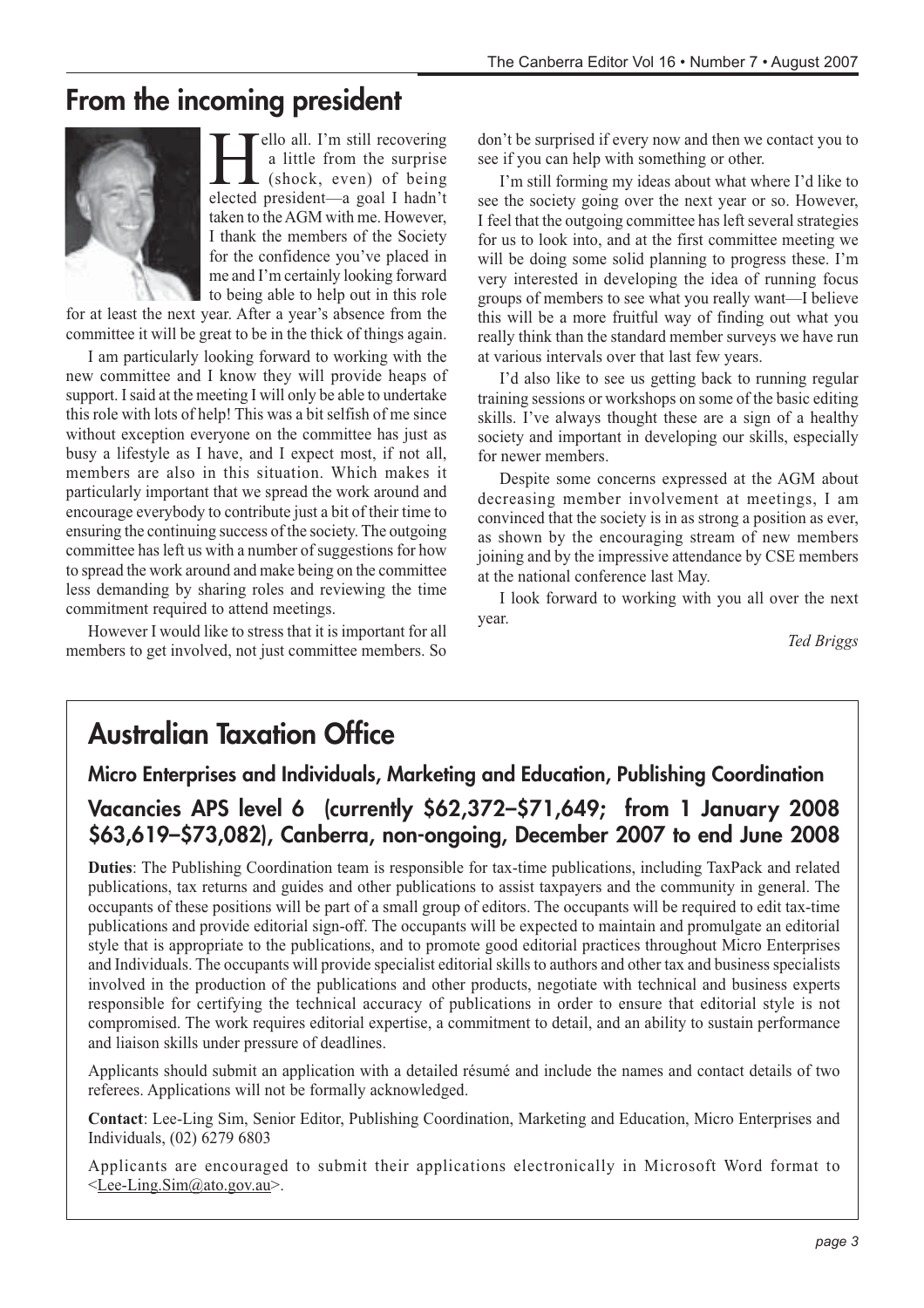# **Fiddly bits—a place for everything**



I was dipping into Janet Mackenzie's<br>book *The Editor's Companion*<br>recently, and was alerted to one of<br>the fiddliest hits of being an efficient book *The Editor's Companion* recently, and was alerted to one of the fiddliest bits of being an efficient editor—the state of one's workspace. Now, my workspace often leaves something to be desired: as jobs pile in on top of each other, and there are jobs

in various states of completion, my workspace starts to look more like the aftermath of a tornado.

We are not all natural-born tidy persons, but we can all do something to keep track of what we are doing, and we can all learn to develop practices that make for less clutter and more efficiency.

I work from home, so my observations here are directed to my colleagues who also work from home. If you work in an office, at least you ought to be able to keep your home relatively un-work-cluttered.

**My workspace** is the smallest of three bedrooms in my house. I picked it because it's on the north side, so that natural light and solar heat pour in during winter and the eaves stop the heat from pouring in during summer. It also has a view of my garden, and I find this restful and inspirational when I am writing and editing. It also means that I can close the door on it when I finish work for the day, and not disturb the living areas of my house.

I had the built-in wardrobe in the room converted to shelves for current work and archives, allowing me to manage hanging files in one two-drawer filing cabinet that doubles as a stand for my printer. Other stationery items, fax machine and reference books are stored on shelving on two sides of the room. There's a lock-up shed in the garden that houses overflow archives until they come up for shredding.

**My computer desk** is in one corner. The main writing surface is big enough to accommodate just the job I am working on at the moment, plus a telephone. This is just as well because I fear I would try to have two or three jobs on that desk at once if there was space.

**My desk and chair** are ergonomically sound. I spend a lot of time using them, so they need to be comfortable. The computer monitor needs to be at the right height and angle, and fitted with an anti-glare screen if glare bothers you. The keyboard is best on a slide-out shelf under the main desk surface. I recommend 'silent' keyboards—clatter drives me nuts. The chair needs to be one that does not 'grab' you under your legs and that has an adjustable back rest.

If you have clients in your office, provide a comfortable chair. For me, that means another chair on wheels as I frequently need to have a client sitting beside me for training purposes.

**Lighting** is placed so that my current work is well lit. Vertical blinds help to adjust the amount of outside daylight coming into the room.

**Sound-proofing** may be an issue. I made sure that my house was built with extensive sound-proofing in all walls, so I can retreat to my office and not be bothered by radios and TVs in other parts of the house. This is not easy to achieve if you have to use a small space in a living room, for example, but carpets or rugs on the floor, solid curtains, and a minimum of hard surfaces all help.

**Security** is very important to me, as I do a lot of work in sensitive areas and must keep all material under lock and key. Current work is locked up whenever I am not at home, and the office is also locked when I go out. Such precautions are usually necessary in order to comply with insurance requirements.

**Working hours** are not easy to stick to when you are working in part of your own home. It isn't always easy to stick to regular office hours, though it is desirable. After all, you may have chosen to work at home because you have a baby to care for or because you want the flexibility of being able to work when the spirit moves you.

For large, long-term editing jobs I do recommend sticking to a routine, but for shorter jobs and jobs that include other elements besides editing (creative writing, preparation of training programs you are going to run yourself, design work and so on), it may be important to you to work in very short bursts and to go out and meet friends for coffee to recharge the batteries.

Whatever your best practice, be sure to let your clients know how they can contact you with least delay. All work and no play … Do take the weekend off if you possibly can—it's important for our health and energy levels to rest our brains completely for a couple of days in this intensive work that we do.

**Answering the phone** No matter what sort of job I am doing at any given time, however, I do understand that most of my clients are working in full-time jobs. They understand regular working hours. So, from 9 am to 5 pm Monday to Friday, I answer the phone with my business greeting. Outside those hours, I give a much more informal greeting. This applies to both my landline and my mobile phones. What is an ideal business greeting? I find that simply stating my full name is sufficient.

Make sure that the message on your answering machine or on messagebank gives clear instructions about leaving messages or finding you on another number if the matter is urgent; always let the caller know that you will call back promptly. And then do it!

**Health and safety** are just as important in the home office as anywhere else. Make sure that lighting is adequate so that you don't strain your eyes. Make sure that the spaghetti junction of computer leads under the desk is well controlled so that you don't trip on any of it, and that other electrical leads (to printer, fax machine, heaters, fans etc.) are all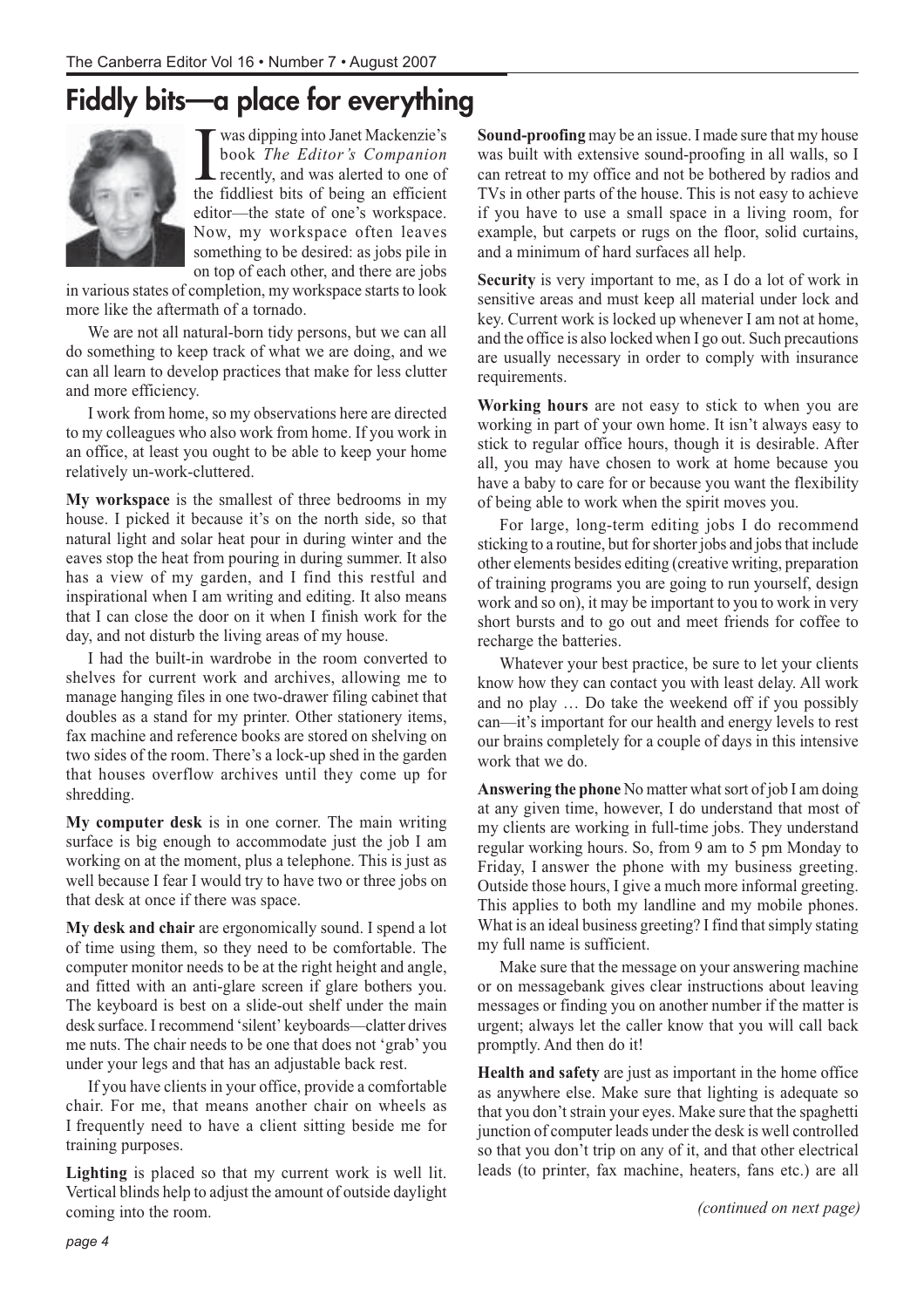#### *(Fiddly bits, continued from previous page)*

properly maintained and not in a frayed or otherwise dangerous condition. Make sure that you take proper breaks from work, and particularly from keyboard work; it is not a good idea to work for longer than about 45 minutes without a break.

**Stress** can creep into any home office situation. You are on your own a lot of the time with no colleagues to bounce problems off. Sometimes you are overwhelmed with work and you think you'll never get through it. Sometimes you are worried that you don't have enough work to pay the bills. All these situations can bring on stress.

A good walk every day is a great help for clearing the mind and keeping fit. If you feel really stressed, seek medical advice and take some time off. You won't do yourself or your clients a service by struggling on when you are unwell.

In short, being organised in all aspects of home office editing work is better than just letting it 'happen'. This means being organised in office layout, working space, hours of work, filing and storage of files, and matters of personal health.

They are all little fiddly considerations, but these particular fiddly bits add up to the difference between an efficient and happy freelance editor and one who is constantly on the verge of panic or serious stress-related illness.

*© Elizabeth Manning Murphy, 2007 emmurphy@ozemail.com.au*

Reference: Mackenzie, Janet, 2004, *The Editor's Companion*, CUP, Melbourne (Chapter 11, 'Freelance Editing', is particularly relevant)

## **More poems by Geoff Page**

eoff was our after-dinner speaker last November.<br>He concluded an entertaining discourse on the relations between poets and editors by reading a<br>few of his noems. He did *not* invite us to edit them, but he He concluded an entertaining discourse on the relations between poets and editors by reading a few of his poems. He did *not* invite us to edit them, but he did present a handful to your editor for possible publication from time to time. This has duly happened in the February and June issues of your newsletter. We are happy to say that there are a couple still in the drawer, which have obvious relevance to our own concerns. Here they are ...

60.

'y' is 'z' and 'z' is 'y' in Europe on the Internet. The  $\omega$  could be most anywhere, apostrophes are hard to get;

umlauts sprout by accïdent; you're almost a surrealist poet; your story's all in lower case; you're writing Finnish and don't know it.

84.

I have a theory, quite convincing, although a trifle hard to test, that Swedish, Danish and Norwegian, collectively are, at the best,

a rather large misapprehension. At conferences I have announced to somewhat nominal applause they're all just English — mispronounced.

from *Europe 101* (Picaro Press 2006)

### **Redact 2007**

Following the success of last year's inaugural Redact weekend residential course in Mansfield, the Society of Editors (Vic) is holding the second course in its annual program of intensive editorial training from early afternoon on Friday 12 October until lunchtime on Sunday 14 October. The course offers intensive study of editing principles and processes in a collaborative and interactive format.

Participants will choose one of three publishing strands – trade, fiction and biography – and will take an actual publishing project from raw manuscript to finished product under the guidance of a highly skilled editor/trainer. Friday's evening meal will be at a local hotel, at participants' cost.

For details of the course, presenters and accommodation, and to download a registration form for **Redact 2007**, visit the Society of Editors website, <www.socedvic.org>.

This is wasted space. It could have held your views on some burning professional topic, on the society, on the price of beans, on life after retirement or whatever.

Why not write a letter to the editor, so that next time he can put this space to better use?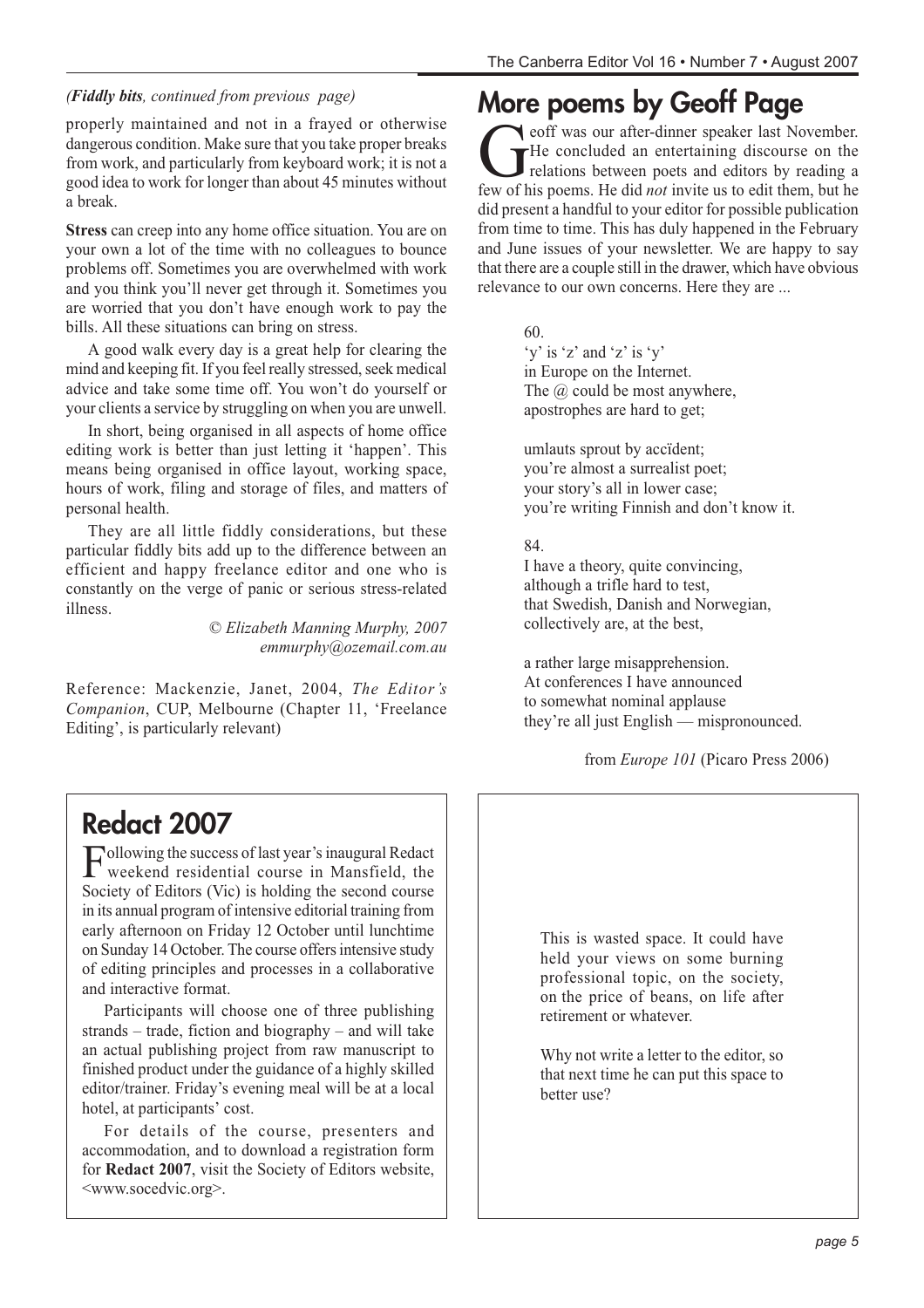# **Thinking about words—AUC, AD and CE**

 $\tau$  take the calendar date for granted and assume that everybody else around the world will agree on a single value for today's day, month and year, and that they will express it in a similar way. In my last month's article I referred to 'the author(s) of Luke, whose gospel was written around 80–85 CE'. One or two people picked me up on the use of CE (the 'Common Era', or 'Current Era') instead of AD (*Anno Domini*, 'in the year of the Lord')—why did I choose to express it like that?

The dating of events that occurred in the early beginnings of our Western civilisation is often by no means straightforward. The people who took part in them usually

referred them to some significant happening in their own environment, 'in the 3rd year of the reign of King Hammurabi' or '27 years since the great floods'. Historians who are trying to make a continuous chronology may have to make educated guesses about when things happened, supported perhaps by evidence from excavations, using carbon dating or other sophisticated technologies to confirm, refine or refute those guesses. A major event that stood for a long time for many people as the baseline for calculating dates was the founding of Rome. So we find dates such as 754 AUC, where the initials AUC



*Coming up to 1 AUC! The twins Romulus and Remus were abandoned by their parents, then adopted and suckled by a she-wolf before going on to found Rome.*

stand for *ab urbe condita* (from the foundation of the city) or *anno urbis conditae* (in the year of the foundation of the city).

When the early Christian church fathers set about trying to fix the dates of their great festivals, like Easter, this rather vague calendar made it an almost impossible task. Different groups of Christians were using cycles that varied from 95 to 532 years in length and there was a clear need for some rationalisation. What was the 'right' period? A 6th-century English monk, Dionysius Exiguus, who had been brought to Rome to work on the pontifical archives, was asked by Pope John I to sort out this problem.

Dionysius, who was respected as both a theologian and mathematician, resolved the calculation of the date of Easter in 525 AD (525 CE) by combining the earlier cycles and setting a new starting date for the Christian era, based on Christ's birth. In effect, Dionysius invented AD—but he got it wrong, setting 1 January 754 AUC, which he called *Anno Domini,* as the beginning of our era and the preceding 25 December as the date of 'the incarnation of our Lord Jesus Christ'. We now know that Christ's birth took place under the rule of Herod the Great, at the latest in 750 AUC, paradoxically four years *before* the date now generally

accepted as the start of the Christian era. Note that the calendar goes straight from 1 BC to 1 AD—there is no year 0.

Dionysius's error was pointed out in the 8th century by the historian the



Reverend Bede and others (Bede himself used 'AD', but referred to BC as *ante incarnationis dominicae tempus,* 'in the time before the Lord's incarnation'). However, we have stayed with Dionysius's date ever since. AD was gradually accepted by the Christian churches because of its value in calculating Easter. The church in England formally adopted it in 664 at the Synod of Whitby, but it was another four

> centuries before it became widely used in Europe, and not until the 1400s in Greece. There is now worldwide acceptance of a single chronology for secular purposes, although different religions (Jews, Muslims, Hindus, etc) may keep to their own calendars among themselves.

> Thereby stands another issue. Nominally at least, there are said to be two billion Christians in the world, just under one-third of the global population. Why should the other two-thirds reckon their calendars according to the supposed birth date of a being whose importance they don't

recognise, and in some cases feel very strongly about? CE and BCE are relatively neutral and in theory should be more acceptable—although they are still counting from the year in which Dionysius supposed Christ's birth to have occurred. In practice, the use of AD and BC is so deeply ingrained that most users would not even stop to think about their religious significance. But the concept of the Common Era is not a new one. Back in Roman times they had their *era vulgaris*, the term *vulgaris* meaning 'popular, of the common people'. A book published by a learned bishop in 1716 talks of 'the vulgar era, by which we now compute the years from His incarnation', and a Jewish historian was using the abbreviation BCE in 1856.

By the way, the *Style Manual* 6th edition refers to the former practice of placing AD before the year and the other 'era indicators' after it, but now recommends that all should be placed after it.

These days academic usage tends to favour CE/BCE over AD/BC and when I am writing something where I have to quote dates I tend to go along with this usage. Needless to say, there is opposition to this secularisation of the calendar from a few Christian religious groups, although some have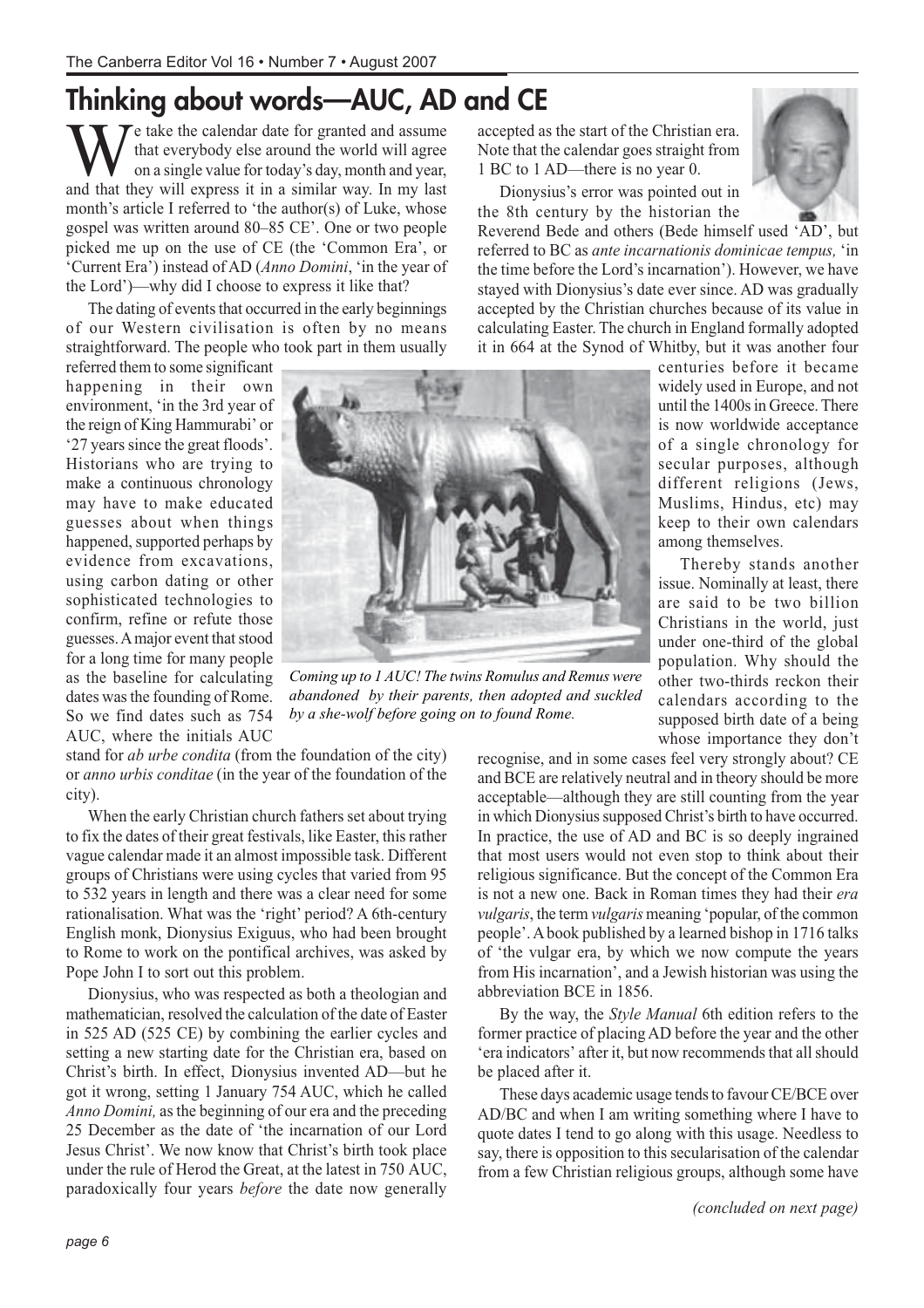### **Subtleties of Scientific Style by Matthew Stevens Book review by Janet Salisbury ELS (Director, Biotext Canberra)**

Matthew Stevens has a background in agricultural<br>science. He stumbled into editing some 20 years<br>Agriculture and has been working as a freelance science science. He stumbled into editing some 20 years ago while working for the NSW Department of Agriculture and has been working as a freelance science editor for the past 12 years. Matthew is the first scientific editor outside of North America to be awarded the 'ELS(D)', which is the advanced (or 'diplomate') level of accreditation for editors in the life sciences (ELS) offered by the United States-based Board of Editors in the Life Sciences (BELS).

As an ELS myself, I enjoy the BELS email list. Over the years, there have been many interesting threads in which the subtleties of scientific style have been hotly debated by fellow members; for example, who could forget the memorable thread in 2004 about the inclusion of hyphens, an en-dash, or both, in 'yellow corn shucking machine'. While I am usually an observer of these international exchanges, Matthew is a regular contributor. And his contributions can often be relied upon to settle the trickiest grammatical or science style issue. Therefore, when I heard that Matthew was about to publish a book called *Subtleties of Scientific Style*, I felt sure that the science editing world was about to receive some sound advice.

And the book does deliver sound advice. Matthew identifies many common problems of science (and other) writing and gives examples showing how they can be avoided. For example, in the section on 'Common errors', he tells us how to avoid danglers (subject-less verb phrases that attach themselves in the reader's mind to the wrong subject), stacked nouns and adjectives (in expressions such as 'validation of vegetation canopy lidar sub-canopy topography measurements'), filler phrases (such as 'it is known that' or 'it has been reported that') and a number of other problems. In the section on 'Errors of substance or sequence', he deals with topics such as missing information, contradictory data, and unaddressed aims. Under 'Errors of reasoning' he exposes some everyday flaws in scientific reasoning, such as calling on an anonymous authority, and making false or implicit assumptions. In this section, he also tackles some issues that are not for the faint-hearted, such as statistical clumping and 'absolute' versus 'relative' comparisons.

But what surprises me is the book's overall lack of a coherent structure. In the introductory section, Matthew

#### *(Thinking about words, continued from previous page)*

sought a compromise by rationalising CE as 'Christian Era' rather than 'Common Era'. But, aiming for consistency, they are now pointing out that the names of the days of the week and some months celebrate heathen gods or festivals (Moon, Tiw, Woden, Thor, Frig, Saturn, Sun, Janus, Mars, Juno ...), and suggesting that perhaps we should re-name them. However, I think they've left their run a few hundred years too late, and those names (or very similar) apply in other languages as well.

states: 'The book collects together many subtle recurring errors that I've come to recognise in my more than 20 years of editing. It also incorporates a few essays that I have written or lectures that I have given ...' This may explain why the book has the feel of a text that has been cobbled together from disparate sources rather than being crafted as one whole. How else could you explain the fact that a subsection on 'Plain English in science', which, to my mind, provides overall contextual information for the whole book, appears on page 46 as the 11th subsection of the chapter on 'Improving expression' and is squeezed in between 'Parallel narratives' and 'Position of adverbs'? Another important aspect of 'Improving expression'—breaking up long sentences—appears as a quasi-introduction to Appendix 1 on 'Editing techniques'.

Even the title of the book, *Subtleties of Scientific Style*, does not sit well with the contents, which cover the process of science editing as well as scientific style. For example, the book starts with an interesting, though rambling, 10-page essay about scientific editing, starting with a discussion of what constitutes substantive editing, followed by a detailed description of all the steps involved in a comprehensive edit (which the author suggests requires seven passes through the document).

The writing style of the book is fresh and engaging in that humorous and ever-so-slightly pompous style well known amongst editors and born-again grammarians! I found myself skipping over some explanations that were rather long and repetitious (for example 'respectively' on pages 71–73), while finding some others annoyingly brief (such as 'compared to' and 'compared with' on page 62).

*Subtleties of Scientific Style* is self-published by the author and I congratulate Matthew on his passion for the subject and for sharing his considerable body of knowledge with the editing community in this way. The book is available from his website at <http://www.zeta.org.au/~mls/ subtleties.html> as either a PDF download for \$7 (on the shareware principle (payable through PayPal), or as a hard copy for \$15 (+ \$3 postage within Australia). At these prices, it is certainly worth a read, and a hard copy would be a useful addition to the bookshelf of any writer or editor working with technical or scientific information.

**Sources**: *Encyclopædia Britannica* 2006 on DVD, from which the image was also taken. Wikipedia at <http:// en.wikipedia.org/wiki/Common\_Era> and < /Anno Domini>. Ontario Consultants on Religious Tolerance at <www.religioustolerance.org/ce.htm>. The famous bronze statue of a she-wolf now in the Capitoline Museum in Rome is dated to the early years of the Roman Republic (late 6th to early 5th century BCE), but the suckling twins were a later addition, in the 16th century CE.

*Peter Judge*